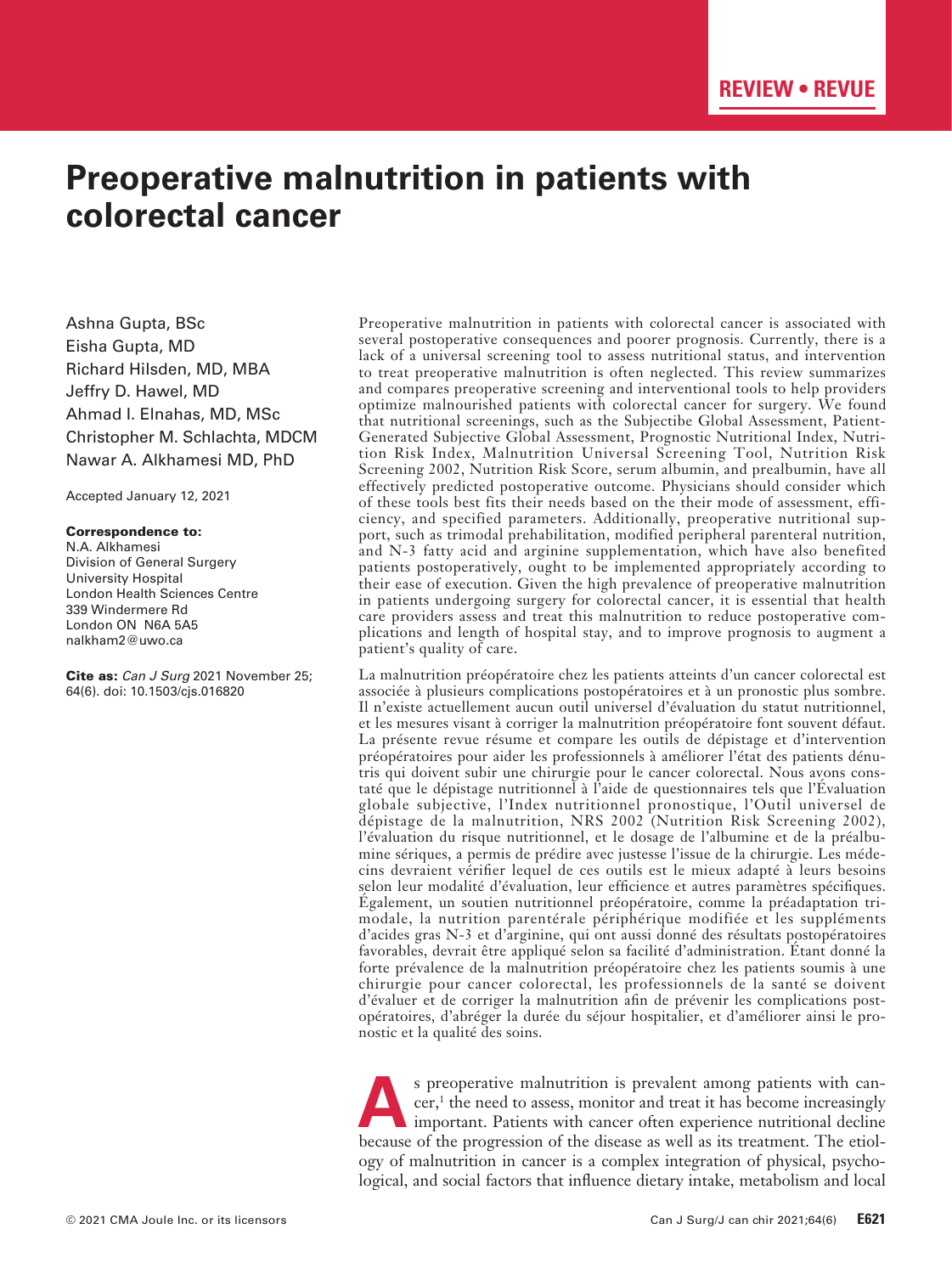gastrointestinal function.2 Consequently, cancer cachexia is common, leading to significant weight loss, weakness and sarcopenia.<sup>1,2</sup>

In particular, patients with colorectal cancer compared with other types of cancer have been found to have one of the highest rates of malnutrition due to its local effects on bowel function from obstruction and malabsorption.<sup>1</sup> About 35% of patients undergoing colorectal surgery are moderately to severely malnourished preoperatively.<sup>3</sup>

Preoperative malnutrition among patients with colorectal cancer is associated with numerous postoperative consequences and poorer prognosis. Malnourished patients experience significant postoperative weight loss and have more frequent occurrences of septic shock as well as increased requirements for postoperative mechanical ventilation, blood transfusions, and return to the operating room.<sup>1</sup> Malnutrition can also contribute to immunosuppression with greater occurrences of postoperative infections and inflammatory response. Additionally, micronutrient deficiencies may cause patients to have increased inflammation, lower serum albumin levels, and higher anastomotic leak rates.<sup>4</sup> Mildly to severely malnourished patients are reported to have significantly longer hospital stays than wellnourished patients and take longer to recover gastrointestinal function.<sup>3</sup>

Despite the negative implications of malnutrition, its assessment is often neglected in preoperative health care practice.5 This is made difficult for providers because there is currently no single existing standard for assessing preoperative nutritional status that reliably encompasses all the clinically meaningful facets of malnutrition. Consequently, different means of measuring nutrition yield widely differing rates of malnutrition. For example, use of the Standard Global Assessment (SGA) has yielded a malnutrition rate of 36.4%, whereas malnutrition rates among the same sample based on a body mass index (BMI) lower than 18 and triceps skinfold were 7.6% and 53%, respectively.6

This increased risk of morbidity and mortality among malnourished patients with colorectal cancer represents an opportunity to improve outcomes. Several studies have previously reported data on specific individual assessments and interventions; however, a comprehensive review of this issue is lacking in the literature. A meta-analysis or systematic review was not performed owing to the variability in studies analyzing specific screening tools and an insufficient number of studies quantitatively reporting the impact of preoperative nutritional support for patients with colorectal cancer. At present, screening for malnutrition and nutritional support preoperatively are not commonly put into effect, despite published evidence demonstrating a benefit. To our knowledge, this is the first comprehensive narrative review of malnutrition screening and interventions to help oncology providers optimize patients for surgery.

# **Literature review**

We performed a literature search in PubMed including all studies published from January 1994 to June 2019 using the search terms "Preoperative malnutrition in colorectal cancer patients," "Nutritional assessments colorectal cancer," "Postoperative nutritional care colorectal cancer," "Postoperative nutritional supplementation colorectal cancer," and "Colorectal cancer postoperative nutritional care TPN." We searched additional medical subject headings (MeSH), including "Nutrition assessment," "Nutritional status," "Nutritional screening," "Nutritional Index," "Malnutrition," "Neoplasm," "Gastrointestinal neoplasm," "Colorectal neoplasm," "Colorectal cancer," "Colorectal surgery," "Intra-abdominal surgery," and "Preoperative care." Additionally, we manually cross-referenced the searched articles to supplement our findings.

Peer-reviewed publications that were randomized controlled trials, clinical trials, reviews and retrospective studies were included. All nonhuman publications were excluded from our review. The original literature search included English language studies and publication dates from 1994 to present; however, if appropriate publication in another language or earlier studies were identified during reference review, these papers were considered for inclusion. Through our search, a total of 38 papers were included.

# **Preoperative nutritional assessments**

To improve the nutritional status of malnourished patients with colorectal cancer, the process begins with screening. There are many screening tools reported in the literature. For example, the SGA, Patient-Generated Subjective Global Assessment (PG-SGA), Prognostic Nutritional Index (PNI), Nutritional Risk Index (NRI), Malnutrition Universal Screening Tool (MUST), Nutritional Risk Screening 2002 (NRS-2002), Reilly's Nutrition Risk Score (NRS), serum albumin, and prealbumin are a few of several nutritional assessments and markers used to screen and diagnose patients with malnutrition.

# *Subjective Global Assessment and Patient-Generated Global Assessment*

The SGA is the current reference standard against other nutritional screening tools as it assesses a patient's nutritional status based on their medical history (weight change, dietary intake, gastrointestinal symptoms, functional capacity, and metabolic stress) and physical examination (subcutaneous fat loss, muscle wasting, edema, and ascites).7 The SGA form, which incorporates all the aforementioned characteristics, requires a trained health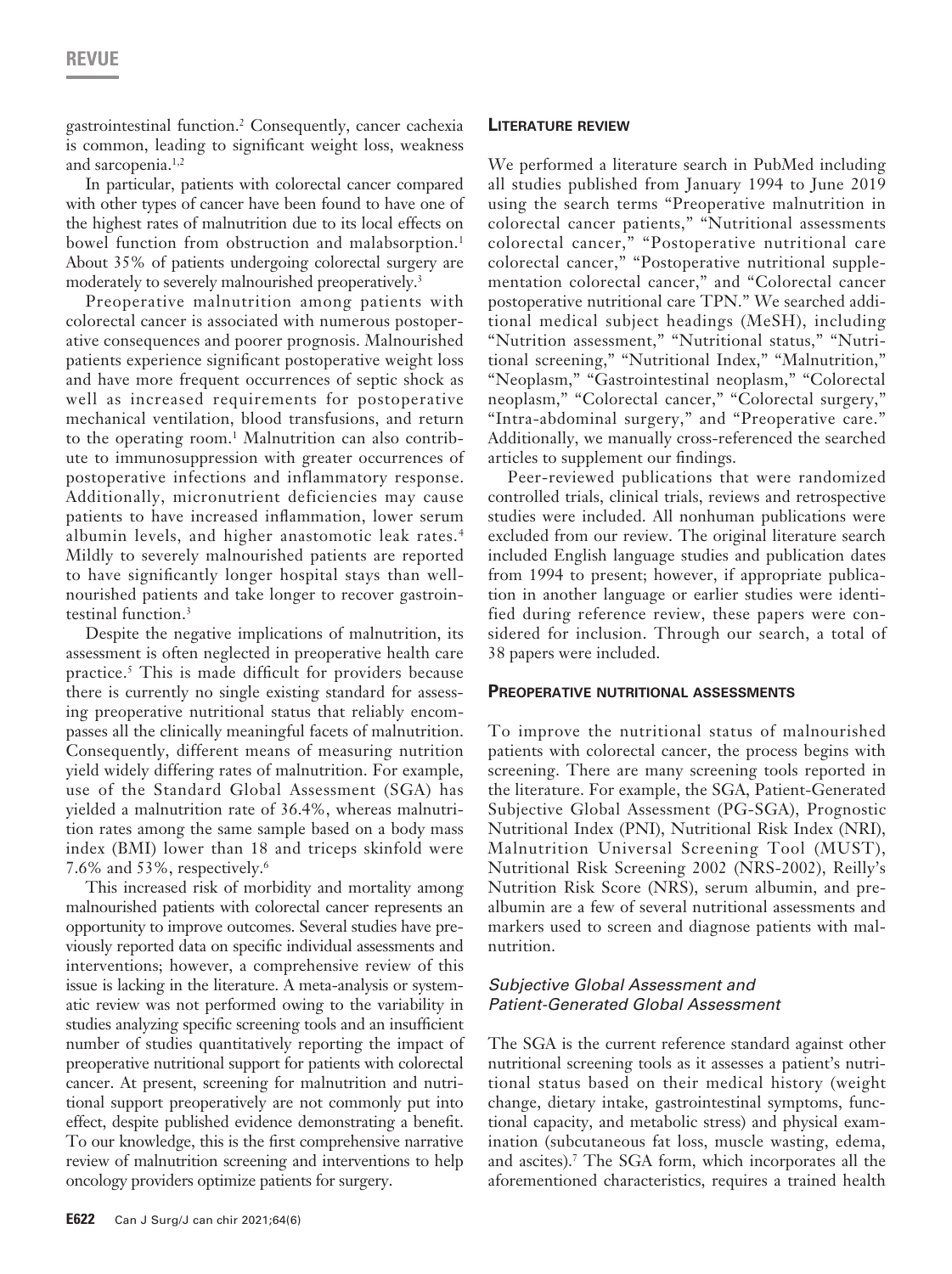care professional to record the specific characteristics on this form. Once the medical history, physical examination, and documentation are completed, patients are then graded as SGA-A (well-nourished), SGA-B (mild to moderately malnourished), or SGA-C (severely malnourished). In a prospective observational study of 149 patients, the SGA was found to correlate with postoperative hospital stay and overall complication rates.3 Patients in the SGA-A category had significantly shorter hospital stays than those in SGA-B and SGA-C categories, as length of hospital stay increased with malnutrition severity. The overall complication rates of SGA-A, SGA-B, and SGA-C were 11%, 31% and 40%, respectively. Similarly, resumption of normal diet and time until first defecation increased significantly as the severity of malnutrition increased, suggesting that the SGA can effectively predict recovery of gastrointestinal function.<sup>3</sup>

However, because the SGA is a time-consuming assessment that must be completed entirely by a trained professional, the PG-SGA, a modified form of SGA, was developed as a useful alternative.8 Although both the SGA and PG-SGA may take up to 15 minutes to complete, the PG-SGA can be partially completed by the patient (in the form of a questionnaire), decreasing the time needed by the professional to complete the assessment.7 The PG-SGA also includes a wider range of nutritional impact symptoms, making it reliable to evaluate the nutritional status of a patient with cancer. PG-SGA scores have been found to be a strong predictor of nutritional status based on SGA, with sensitivity of 98% and specificity of 82% in identifying malnourishment in patients with cancer.<sup>9</sup> Although the subjectivity of both the SGA and PG-SGA may constitute a disadvantage, both assessments are noninvasive and can be performed at the bedside, rendering them advantageous nutritional assessments.10

#### *Prognostic Nutritional Index*

There is a strong correlation between the preoperative PNI and postoperative complications in patients with colorectal cancer.11,12 The PNI, a measure of serum albumin concentration in conjunction with total lymphocyte count, indicates nutritional and immunological status in patients with gastrointestinal cancer. The following formula may be used to calculate PNI:  $10 \times$  serum albumin  $(g/dL) + 0.005 \times$  total lymphocyte count (per mm<sup>3</sup>).<sup>11</sup>

Cao and colleagues $11$  retrospectively categorized 228 patients with colorectal cancer according to their preoperative PNI status as either PNI-high  $(\geq 44.55)$  or PNIlow (< 44.55). They assessed postoperative complications following curative laparoscopic surgery. Postoperative complications were reported in 23.5% of the PNI-low group, compared with 7.29% in the PNI-high group. Moreover, the rate of severe postoperative complications,

defined as requiring further surgery, was 15.9% in the PNI-low group and 3.1% in the PNI-high group.<sup>11</sup>

Similarly, another retrospective study of 556 individuals with colorectal cancer yielded similar results.<sup>13</sup> Low PNI groups (< 45.5) were associated with almost a 2-fold higher incidence of severe postoperative complications than high PNI groups. Furthermore, low PNI groups were observed to have a tumour recurrence rate of 15.9% compared with 8.7% in high PNI groups.13

An inverse relationship was observed between lower PNI values and advanced-stage colorectal cancer, increased severity of postoperative complications, and unplanned admission to the intensive care unit. Patients classified as malnourished with a PNI less than 40 also had a prolonged length of stay in hospital compared with well-nourished patients (mean 16.4 d v. 9.2 d).<sup>12</sup> Another retrospective study of 351 patients reported that a low PNI (< 40) was associated with higher incidence of surgical site infection.14 However, when using PNI to evaluate malnutrition in patients with colorectal cancer, it is important to consider that a low PNI score can be associated with additional factors, such as older age.13 Nonetheless, PNI is a valid, accessible, and widely available nutritional assessment.<sup>12</sup>

# *Nutritional Risk Index*

The NRI measures serum albumin and weight loss and categorizes patients as mildly, moderately, or severely malnourished.8,15 The following formula may be used to calculate NRI: 1.489  $\times$  serum albumin (g/L) +41.7  $\times$ (present weight  $\div$  usual weight). A score greater than 100 indicates that the patient is not malnourished, 97.5 to 100 indicates mild malnourishment, 83.5 to less than 97.5 moderate malnourishment, and less than 83.5 severe malnourishment. Although there are limited studies clarifying that NRI is an effective predictor of postoperative outcome in patients with colorectal cancer, a study by Sungurtekin and colleagues of 100 patients who had undergone major intra-abdominal surgery showed that NRI, when compared with SGA, was also predictive of malnutrition and postoperative complications in these populations.<sup>15</sup>

When evaluated against the PG-SGA, which served as the gold standard, the NRI had a lower sensitivity (66%) and specificity (60%).<sup>16</sup> Additionally, although the NRI itself is a quick and simple technique, it requires blood biochemical parameter tests.<sup>7,17</sup> That being said, its objectivity and potential predictive value allow it to be useful in screening for malnutrition in patients with colorectal cancer.

# *Malnutrition Universal Screening Tool*

The MUST accounts for a patient's BMI, weight loss during the previous 3–6 months, and periods of acute disease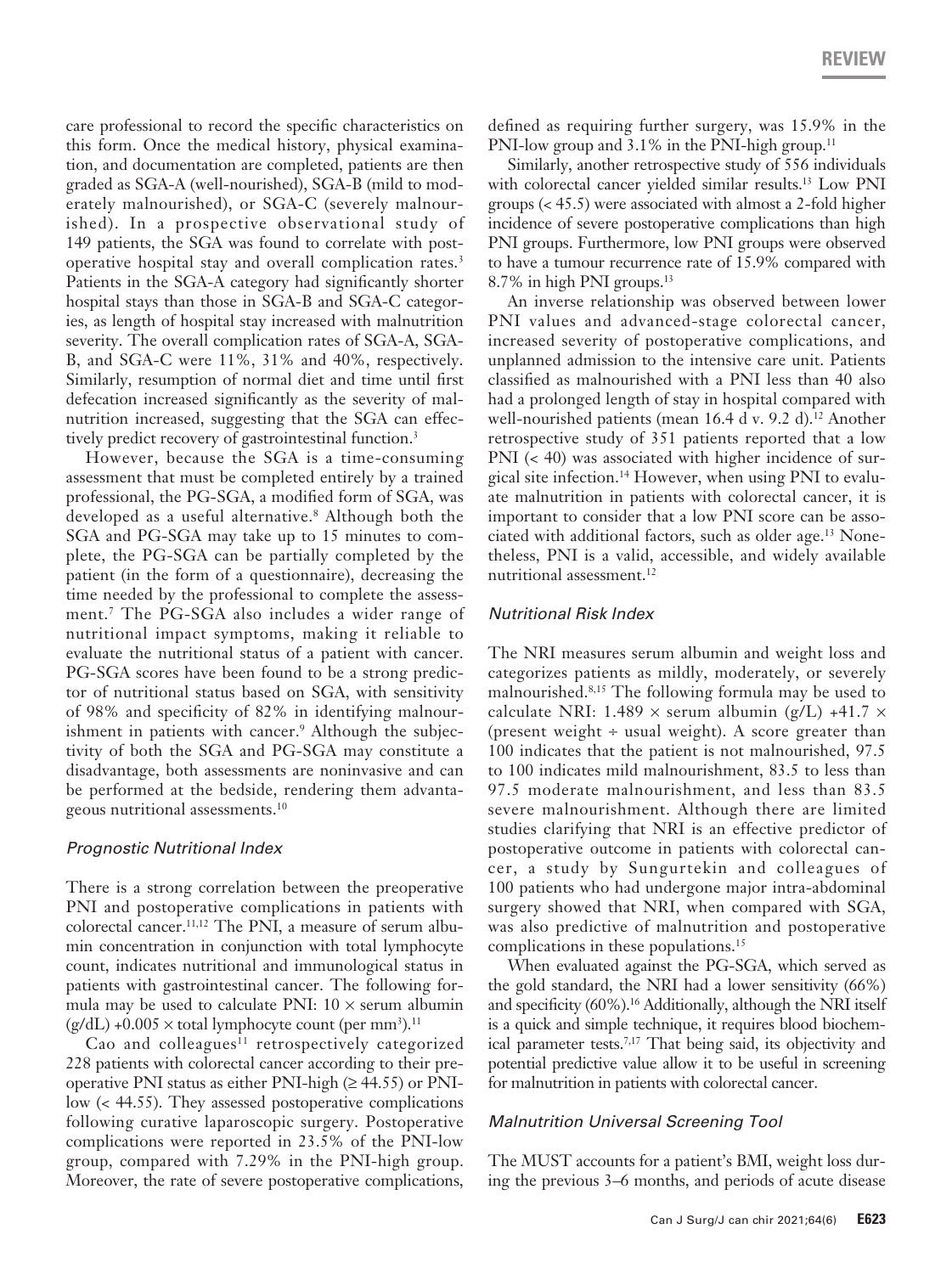longer than 5 days during which they found it almost impossible to eat. These 3 parameters are assigned scores that are then totaled so that the patient may be categorized as being at low (score = 0), moderate (score = 1), or high risk of malnutrition (score  $\geq$  2).<sup>7,8</sup> A prospective cohort study of 80 patients found that a score indicating high risk of malnutrition according to MUST was significantly associated with a higher risk of postoperative complications following oncological colorectal resection.18

The sensitivity and specificity of MUST were 96% and 75%, respectively, when SGA was used as the reference standard.8 The MUST is a simple and easy to use nutritional screening tool that can be completed by any health professional, and it takes less time to complete than the  $SGA$  — only 3–5 minutes.<sup>7,8</sup>

#### *Nutritional Risk Screening 2002*

The NRS-2002 evaluates 2 major components: impaired nutritional status (accounting for weight loss, BMI and amount of food intake) and the severity of the disease.<sup>19</sup> The patient receives a score of 0–3 for impaired nutritional status, another score of 0–3 for severity of the disease, and an age adjustment score of +1 if they are older than 70 years; the scores are then totaled. A total score greater than 3 indicates that a patient is at nutritional risk.19 Preoperative NRS-2002 screening has successfully predicted postoperative complication rates and length of hospital stay in patients with colorectal cancer: malnourished patients had significantly higher complication rates and longer hospital stays than those not at nutritional risk.5,19 In particular, nutritional risk corresponded with increased wound infection and anastomotic leakage.<sup>19</sup> However, the NRS-2002 was unable to effectively predict death.5 Despite this disadvantage, the NRS-2002 is a simple and efficient tool.5,19 Additionally, based on its interobserver variation between physicians and among nurses, dietitians and physicians, the NRS-2002 is a reliable and reproducible tool.5,20

# *Reilly's Nutrition Risk Score*

The NRS is a screening tool that incorporates unintentional weight loss in the past 3 months, BMI, appetite, ability to eat and/or retain food, and severity of the disease. A score of 0–3 is assigned to each of these components, and total score greater than 4 indicates that a patient is at nutritional risk. The NRS was found to be a significant predictor of death among patients with colorectal cancer, although it did not predict morbidity.<sup>5</sup> The same study, which compared the NRS with the NRS-2002 in 186 patients, found that although both tools were effective, there were discrepancies in their predictive value that may be explained by the factors by which they are evaluated and their risk threshold. The NRS-2002 requires a

lower total score to predict morbidities and thus may be a better assessment of perioperative risks of complication or death than the NRS.<sup>5</sup> However, its simplicity and efficiency render it useful for routine malnutrition screening. Furthermore, because the interobserver variation between dietitians and nursing staff was minimal, this consistency reduces the requirement for dietician referrals, as the assessment may be completed by nursing staff. $5,17$ 

#### *Serum albumin and prealbumin*

Preoperative serum albumin is an effective predictor of both short-term and long-term outcomes of colon cancer surgery. In the short term, hypoalbuminemic patients (serum albumin <  $35$  g/L) are reported to have significantly higher rates of postoperative morbidity and mortality, as well as complications related to wounds, lungs, urinary system, and anastomosis compared with patients with normal serum albumin levels.<sup>21</sup> In the long term, the 5-year overall survival rates and 5-year relapse-free survival rates were significantly poorer in hypoalbuminemic patients than in patients with normal serum albumin levels.<sup>21</sup>

Similarly, a multi-institutional retrospective study comparing serum albumin with weight loss and BMI found that hypoalbuminemia significantly predicted 30-day mortality and 19 specific postoperative morbidities.<sup>1</sup> These complications included surgical site infection, wound disruption, pulmonary embolism, acute renal failure, urinary tract infections, septic shock, and return to the operating room. Both weight loss and BMI also predicted 30-day mortality; however, they predicted fewer morbidities. Although weight loss and an underweight status were associated with increased length of hospital stay, hypoalbuminemia still had the strongest association.<sup>1</sup> Therefore, out of these 3 nutritional status parameters, serum albumin is the most reliable screening tool for predicting surgical risks and postoperative morbidities in patients with colorectal cancer. However, serum albumin may not be the most effective biochemical marker for predicting acute changes in nutritional status.<sup>22</sup> Alternatively, prealbumin may be used as it has a shorter half-life than serum albumin, allowing dietitians to better evaluate the effects of short-term nutritional interventions.<sup>8,22</sup> Although this characteristic allows for the routine use of prealbumin in hospitals, prealbumin is not as effective as serum albumin in predicting short-term reoccurrence in patients with colorectal cancer.23 It is also noteworthy that there are several non-nutritional factors, such as systemic inflammation, that influence both serum albumin and prealbumin concentrations, thus low levels of these laboratory markers may not always indicate malnutrition.<sup>16,22</sup> Nonetheless, serum albumin and prealbumin, as objective and widely available nutritional assessments, have been found to be simple and valuable prognostic tools.<sup>10,22,23</sup>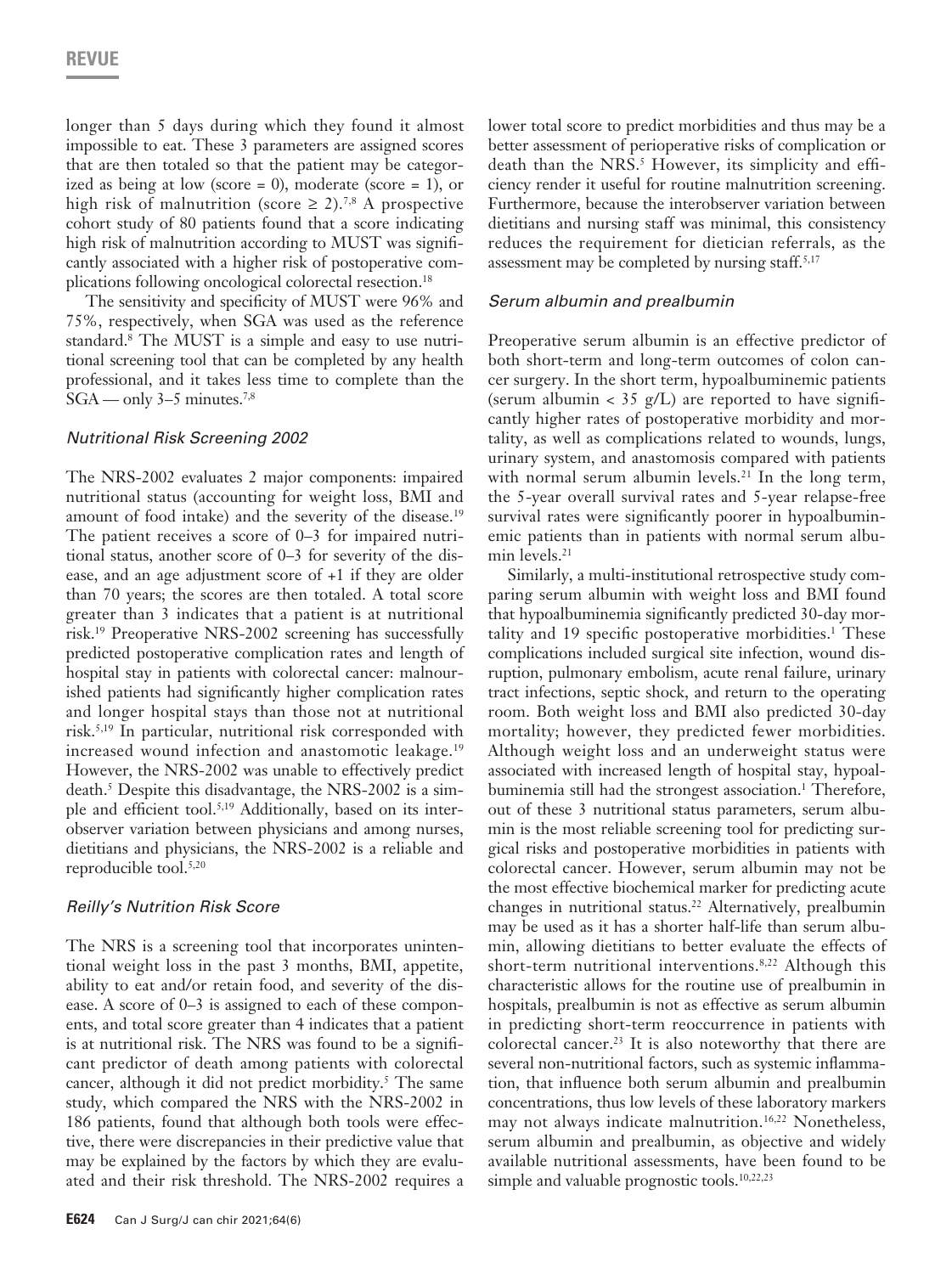#### **Preoperative nutritional interventions**

Identification of patients with preoperative malnutrition allows providers to stratify patients at risk of malnutritionrelated complications. In addition, these tools help identify the groups of patients who would benefit the most from preoperative nutritional support. There are several nutritional interventions that have been found to improve postoperative outcomes and the prognosis of patients with colorectal cancer.

# *Trimodal prehabilitation program*

Implementing a 1-month trimodal prehabilitation program that combines nutritional support (nutritional counselling and protein supplementation) and anxiety reduction with moderate exercise was found to improve the postoperative functional recovery of patients with colorectal cancer, as outlined by prospective analysis of a single group pilot study and 2 randomized control trials.24 As a prehabilitation program of exercise alone had limited improvement on recovery of functional capacity, $25$  and a prehabilitation program of whey protein alone improved only perioperative functional capacity,26 whey protein supplementation was combined with exercise to synergistically increase protein synthesis and muscle strength.<sup>27</sup> Anxiety reduction was also incorporated to motivate and reinforce compliance with the exercise and nutritional interventions. As a result, this trimodal prehabilitation program was found to improve postoperative recovery. Based on the 6-minute walk test (6MWT), which was measured at baseline, preoperatively, and at 4 and 8 weeks postoperatively, 81% of the prehabilitated patients recovered their baseline 6MWT by 8 weeks after surgery compared with only 40% in the control group.<sup>27</sup>

A similar single-blind parallel-arm superiority randomized controlled trial of 77 patients comparing trimodal prehabilitation with trimodal rehabilitation found that by 8 weeks after colorectal cancer surgery, 84% of the prehabilitated patients recovered to baseline walking capacity compared with only 62% of the rehabilitated patients.28 In fact, at 8 weeks after surgery, on average, the prehabilitated patients were above baseline walking capacity, whereas the rehabilitated patients were below baseline walking capacity.<sup>28</sup> Intervention at the preoperative period may thus be more effective at improving postoperative recovery as patients are generally in better physical condition than they are in the postoperative period.

Although it is uncertain which intervention of the trimodal program contributes the most to functional capacity, incorporating multimodal prehabilitation has proven to be beneficial, as it is associated with improvements in postoperative recovery in patients with colorectal cancer.24

# *Modified peripheral parenteral nutrition with fat emulsion, multiple vitamins, and trace elements*

Enteral nutrition is insufficient for severely malnourished patients, total parenteral nutrition may be too risky, and peripheral parenteral nutrition (PPN) with fat emulsion may be inadequate in terms of energy and nutrients; therefore, a modified PPN with fat emulsion, multiple vitamins and trace elements was investigated as a possible preoperative nutritional support for patients undergoing colorectal cancer resection. This combined nutritional support was found to have postoperative benefits because patients receiving PPN with fat emulsion, multivitamins, and trace elements had significantly higher serum albumin levels; lower C-reactive protein and white blood cell levels, which are indicative of lower rates of infection and inflammation; lower anastomotic leak rates; and shorter hospital stays than patients receiving only PPN with fat emulsion.4 The addition of zinc, a trace element associated with wound healing, may explain why patients receiving only PPN with fat emulsion had increased inflammatory response and delayed wound healing compared to those receiving PPN with fat emulsion, multivitamins and trace elements.<sup>4,29</sup> The implementation of PPN with fat emulsion, multivitamins and trace elements for 4 days preoperatively in addition to oral or enteral feeding as tolerated was sufficient to see postoperative benefits, demonstrating that improving the preoperative micronutrient status of patients with colorectal cancer for a short period of time can improve their prognosis.4

# *Arginine and N-3 fatty acid immunonutrition*

Malnutrition has been found to decrease immunonutritional status<sup>11</sup> and, consequently, immunonutrient deficiencies have been shown to cause increased postoperative infectious complications and poor prognosis.<sup>30</sup> Therefore, preoperative supplementation of immunonutrients should strongly be considered as a best practice in preoperative care for colorectal cancer.

Immunonutrients, most notably arginine and N-3 fatty acids, have been found to decrease postoperative infections.30,31 Arginine boosts immunometabolism by improving T cell function, facilitates wound healing, and stimulates the nitric oxide pathway for vasodilation.32 N-3 fatty acids exert anti-inflammatory effects by maintaining eicosanoid stores.<sup>33</sup> Markedly, in a study of 100 patients with colorectal cancer, those who reported a habitual dietary intake of 1.2 g/d of N-3 fatty acids experienced significantly fewer postoperative complications than those taking only 0.7 g/d of N-3 fatty acids.<sup>34</sup>

Another study found that patients receiving supplementation with the aforementioned immunonutrients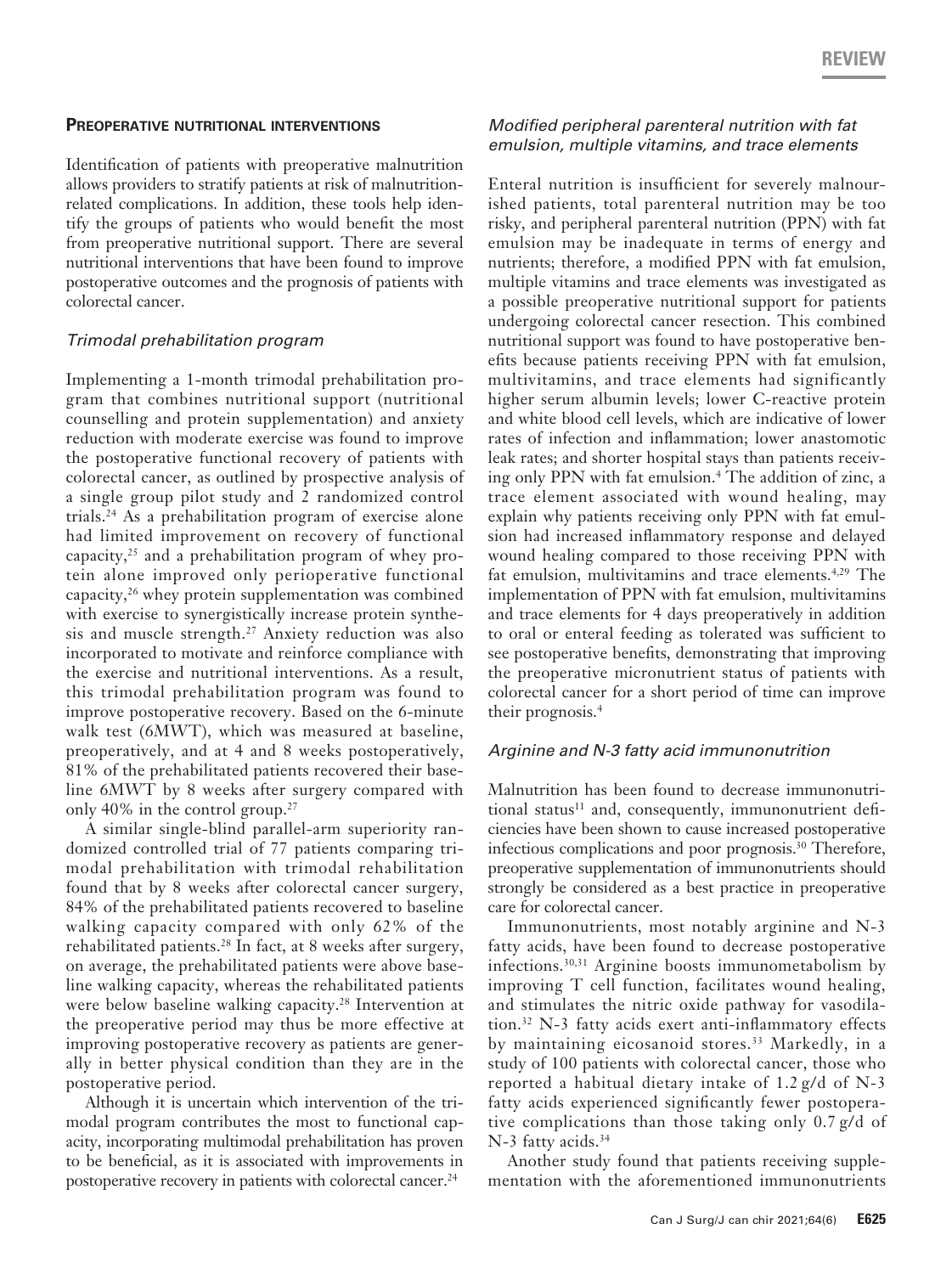experienced improved immune response. Impact is an immunonutrition supplement containing arginine, N-3 fatty acids, and ribonucleic acids.<sup>30,31</sup> Patients who received oral Impact either preoperatively or perioperatively reported better immune response, gut oxygenation, and microperfusion than patients in the groups that received either a conventional isonitrogenous formula or no supplementation. In particular, upon supplementation of preoperative immunonutrition, the infection rate in the Impact group was 12%, compared with 30% and 32% in the conventional supplementation and control groups, respectively.31 In another randomized trial of 60 patients, individuals who received preoperative Impact by a nasal feeding catheter had improved postoperative nutritional status and immunological function compared with those receiving standard enteral nutrition. Additionally, the length of hospital stay and incidence of postoperative infections was significantly lower in patients who received Impact.30 These results show the benefits of incorporating immunonutritional supplements in the preoperative regimen of patients with colorectal cancer to improve postoperative prognosis.

# **Postoperative nutritional interventions**

In addition to preoperative nutritional care, the implementation of postoperative nutritional practices may further enhance the recovery and improve the nutritional status of malnourished patients with colorectal cancer. Common postoperative nutritional interventions, such as oral nutritional supplements and total parenteral nutrition, and their beneficial effects on postoperative outcomes in patients with gastrointestinal cancer are discussed in the sections that follow.

# *Oral nutritional supplements*

Postoperative oral nutritional supplements in conjunction with preoperative supplements have been found to be an effective means of improving postoperative outcomes.35,36 A study comparing a retrospectively gathered control group (105 patients) that followed a normal diet with a prospectively gathered group receiving highprotein nutritional support both pre- and postoperatively (52 patients) found that the occurrence of wound dehiscence, anastomosis dehiscence, infection, and rehospitalization was 2.2, 4.3, 2.0, and 1.7 times lower, respectively, in the nutrition support group.<sup>35</sup> The mean length of hospital stay was also reduced in patients receiving oral supplemental nutritional care.<sup>35</sup> An additional prospective 4-arm double-blind randomized controlled trial of 120 patients showed that when patients were given a carbohydrate drink preoperatively and a polymeric supplement postoperatively, they had improved postoperative handgrip strength, pulmonary function, and insulin

resistance compared with patients given placebo supplements. Although patients who received solely preoperative or postoperative oral nutritional supplements still showed postoperative improvements, the effect was weaker.<sup>36</sup> This stresses the importance of continuity of pre- to postoperative nutritional care to achieve maximal recovery. This study further demonstrated that enhanced recovery was seen when patients consumed smaller amounts of the nutritional supplements than what was prescribed.<sup>36</sup> Therefore, even minimal amounts of oral nutritional supplements can have a positive impact on postoperative outcome.

# *Total parenteral nutrition*

Total parenteral nutrition in patients with colorectal cancer has also been highlighted as an important postoperative nutritional practice. The administration of postoperative total parenteral nutrition has been found to decrease the rate of further complications, improve antioxidant capacity, and improve nitrogen balance in cancer patients postoperatively.37,38 Patients who received essential branched-chain amino acid support of leucine, isoleucine, and valine via total parenteral nutrition postoperatively were found to have an improved or more positive nitrogen balance despite the stress-induced catabolic state after surgery.<sup>37</sup> Furthermore, total parenteral nutrition administered in the postoperative period has been shown to alleviate oxidative stress ensuing from gastrointestinal surgery. Patients with colorectal cancer who received total parenteral nutrition were found to have an increase in superoxide dismutase, a key enzyme in the antioxidant pathway, compared with the control group who received standard intravenous fluid therapy.<sup>38</sup>

# **Discussion**

Owing to the high prevalence of preoperative malnutrition in patients undergoing colorectal cancer surgery, it is essential that malnutrition in these patients is assessed and treated to optimize their recovery. Although further research is required to determine the most useful method of screening malnutrition, SGA, PG-SGA, PNI, NRI, MUST, NRS-2002, NRS, serum albumin, and prealbumin should be considered, as they have been found to be effective predictors of postoperative outcomes. Table 1 summarizes these preoperative nutritional assessments. Their cost, validity, and ease of use should be considered as well. Further studies should also explore additional programs to reduce malnutrition in these patients. Nonetheless, the implementation of preoperative nutritional support must become a priority, and there are several simple yet effective nutritional interventions, such as trimodal prehabilitation, modified peripheral parenteral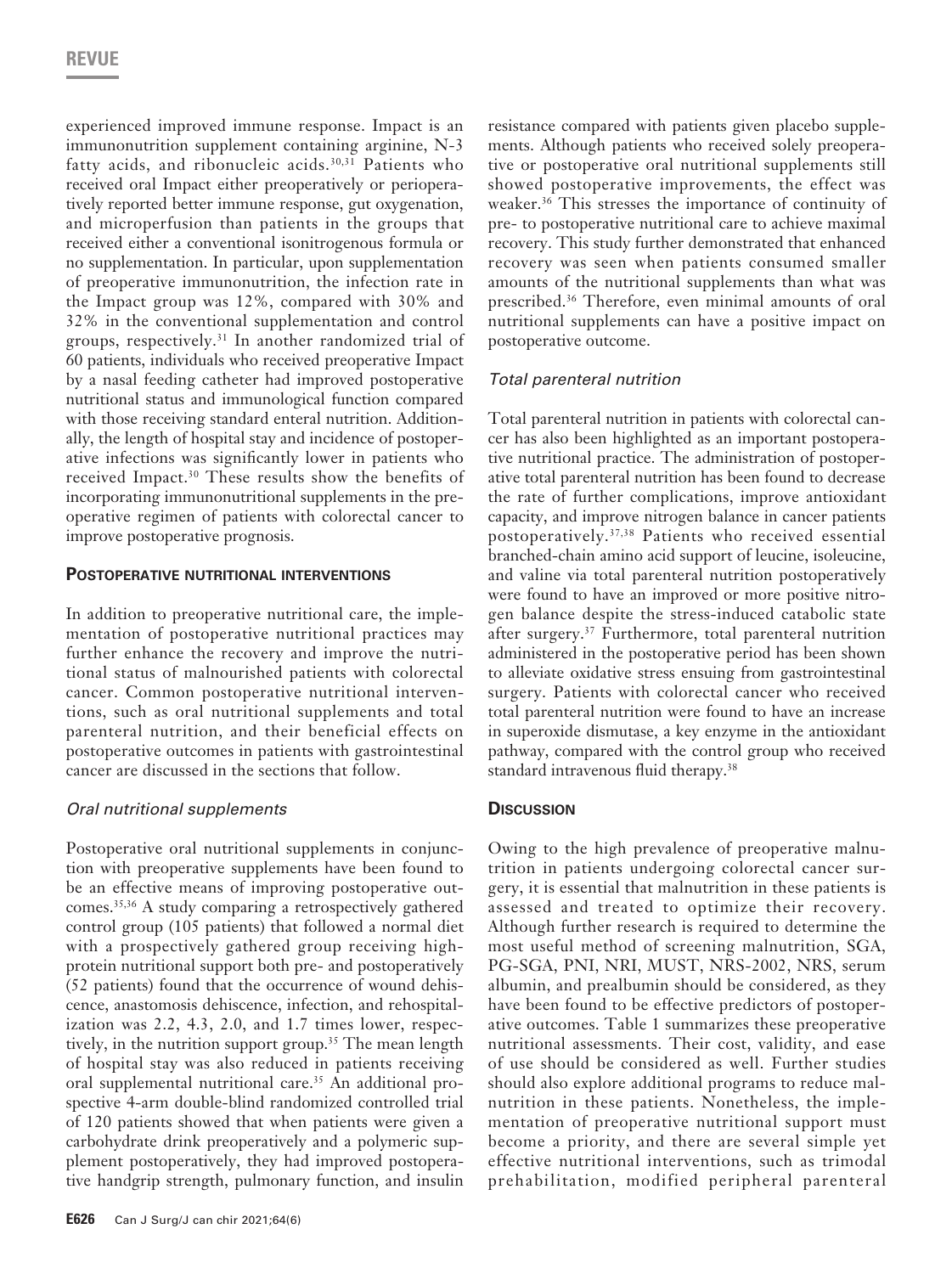| Table 1. Summary of preoperative nutritional assessments |                                                 |                                                        |                                              |                                                  |                                               |                                    |                                   |                                                                     |                                           |
|----------------------------------------------------------|-------------------------------------------------|--------------------------------------------------------|----------------------------------------------|--------------------------------------------------|-----------------------------------------------|------------------------------------|-----------------------------------|---------------------------------------------------------------------|-------------------------------------------|
| Nutritional<br>assessment                                | Requires blood<br>biochemical<br>parameter test | Person<br>performing<br>assessment                     | Mode of<br>assessment                        | Efficiency of<br>assessment                      | Accounts<br>for weight<br>loss and/<br>or BMI | Requires<br>physical<br>assessment | Accounts<br>for dietary<br>intake | Accounts for<br>medical<br>condition/<br>severity of the<br>disease | Accounts<br>for<br>functional<br>capacity |
| <b>SGA</b>                                               | No                                              | Trained<br>health care<br>professional*                | Form (detailed<br>questionnaire)             | Efficient                                        | Weight<br>loss                                | Yes                                | Yes                               | Yes                                                                 | Yes                                       |
| PG-SGA                                                   | <b>No</b>                                       | Trained<br>health care<br>professional*<br>and patient | Form (2-part<br>detailed ques-<br>tionnaire) | Efficient                                        | Weight<br>loss                                | Yes                                | Yes                               | Yes                                                                 | Yes                                       |
| PNI                                                      | Serum albumin<br>+ lymphocyte<br>count          | Physician,<br>dietitian, or<br>nurse                   | Equation                                     | Quick but<br>requires<br>laboratory<br>parameter | <b>No</b>                                     | No                                 | <b>No</b>                         | No                                                                  | No                                        |
| <b>NRI</b>                                               | Serum albumin                                   | Physician,<br>dietitian, or<br>nurse                   | Equation                                     | Quick but<br>requires<br>laboratory<br>parameter | Weight<br>loss                                | No                                 | <b>No</b>                         | <b>No</b>                                                           | <b>No</b>                                 |
| <b>MUST</b>                                              | <b>No</b>                                       | Physician,<br>dietitian or<br>nurse                    | Form (scored<br>questionnaire)               | Very efficient                                   | Both                                          | <b>No</b>                          | Yes                               | Yes                                                                 | <b>No</b>                                 |
| <b>NRS-2002</b>                                          | <b>No</b>                                       | Physician,<br>dietitian, or<br>nurse                   | Form (scored<br>questionnaire)               | Very efficient                                   | Both                                          | <b>No</b>                          | Yes                               | Yes                                                                 | <b>No</b>                                 |
| <b>NRS</b>                                               | No                                              | Physician,<br>dietitian, or<br>nurse                   | Form (scored<br>questionnaire)               | Very efficient                                   | Both                                          | No                                 | Yes                               | Yes                                                                 | No                                        |
| Serum<br>albumin                                         | Yes                                             | Physician,<br>dietitian, or<br>nurse                   | Laboratory<br>parameter                      | Quick but<br>requires<br>laboratory<br>parameter | No                                            | No                                 | <b>No</b>                         | No                                                                  | No                                        |
| Prealbumin                                               | Yes                                             | Physician,<br>dietitian, or<br>nurse                   | Laboratory<br>parameter                      | Quick but<br>requires<br>laboratory<br>parameter | <b>No</b>                                     | <b>No</b>                          | <b>No</b>                         | <b>No</b>                                                           | <b>No</b>                                 |

BMI = body mass index; MUST = Malnutrition Universal Screening Tool; NRI = Nutritional Risk Index; NRS = Reilly's Nutrition Risk Score; NRS-2002 = Nutritional Risk Screening 2002;<br>PG-SGA = Patient-Generated Subjective Glob

\*Physician, dietitian, or nurse must be trained to perform assessment.

| Table 2. Summary of preoperative nutritional interventions     |                                                            |                                                                                                          |                     |  |  |  |  |  |  |
|----------------------------------------------------------------|------------------------------------------------------------|----------------------------------------------------------------------------------------------------------|---------------------|--|--|--|--|--|--|
| Nutritional intervention                                       | Person implementing intervention                           | Patient compliance                                                                                       | Ambulatory capacity |  |  |  |  |  |  |
| Trimodal prehabilitation                                       | Kinesiologist, nutritionist, dietitian, or<br>psychologist | Lower (prehabilitation implemented at home<br>and requires effort by patient)                            | High                |  |  |  |  |  |  |
| Modified PPN                                                   | Dietitian                                                  | High                                                                                                     | Limited             |  |  |  |  |  |  |
| Arginine and N-3 fatty acid<br>immunonutrition (oral)          | Physician, dietitian, or nurse                             | Moderate-high (may be lower than nasal<br>feeding or modified PPN because patient<br>must ensure intake) | High                |  |  |  |  |  |  |
| Arginine and N-3 fatty acid<br>immunonutrition (nasal feeding) | Dietitian                                                  | High                                                                                                     | Limited             |  |  |  |  |  |  |
| PPN = peripheral parenteral nutrition.                         |                                                            |                                                                                                          |                     |  |  |  |  |  |  |

nutrition, and N-3 fatty acid and arginine supplementation, that have benefited patients postoperatively. Table 2 highlights the major characteristics of these preoperative nutritional interventions. Additional studies should also investigate the combined effect of the aforementioned pre- and postoperative nutritional interventions to highlight the importance of maintaining continuity of care throughout a patient's surgical treatment in its entirety.

Determining the settings in which these assessments and treatments may be applied is also noteworthy. An algorithm has been provided in Figure 1, highlighting which assessments and treatments may be performed in an inpatient compared with an outpatient setting. Screening preoperative malnutrition in patients with colorectal cancer and developing preoperative nutritional support programs will decrease postoperative complications and length of hospital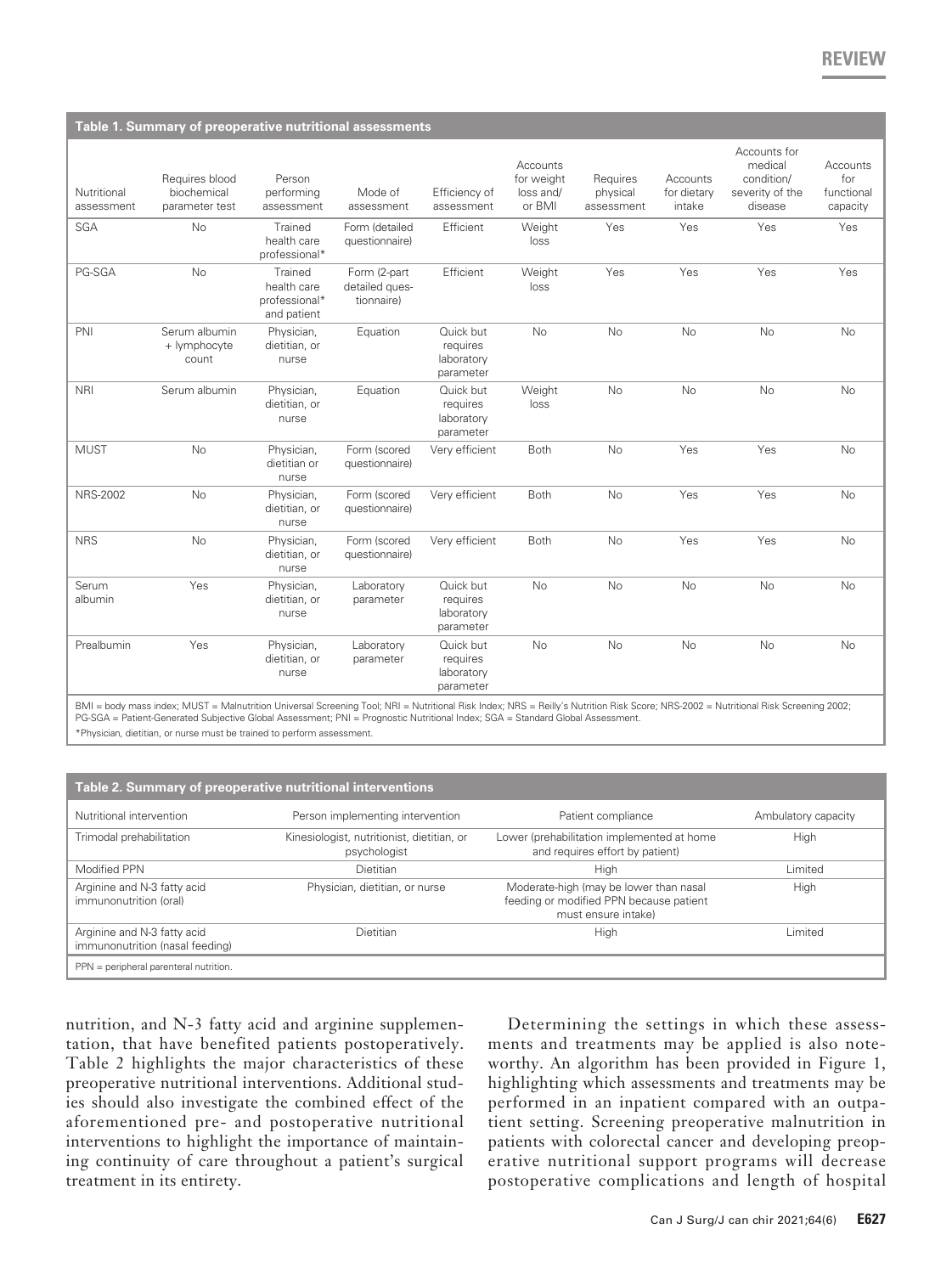

**Fig. 1.** Preoperative nutritional assessments and treatments categorized by the setting in which they would be conducted. \*Requires a blood biochemical parameter test and thus may take longer to complete. Note: MUST = Malnutrition Universal Screening Tool; NRI = Nutritional Risk Index; NRS = Reilly's Nutrition Risk Score; NRS-2002 = Nutritional Risk Screening 2002; PG-SGA = Patient-Generated Subjective Global Assessment; PNI = Prognostic Nutritional Index; SGA = Standard Global Assessment.

stay and improve prognosis, ultimately enhancing overall quality of care.

# **Conclusion**

Preoperative malnutrition in patients undergoing surgery for colorectal cancer is a common and serious issue that affects postoperative recovery and patient outcomes. Although further research is required to conclusively determine the most useful method of screening malnutrition, we suggest that routine assessment in the preoperative stage in patients with colorectal cancer is essential to achieve the desirable outcome.

**Affiliations:** From the Department of Surgery, Western University, London, Ont.

#### **Competing interests:** None declared.

**Contributors:** A. Gupta, E. Gupta, C. Schlachta and N. Alkhamesi designed the study. A. Gupta, E. Gupta and N. Alkhamesi acquired and analysed the data, which R. Hilsden, J. Hawel and A. Elnahas also analysed. A. Gupta, E. Gupta and N. Alkhamesi wrote the article, which all authors reviewed. All authors approved the final version to be published.

**Content licence:** This is an Open Access article distributed in accordance with the terms of the Creative Commons Attribution (CC BY-NC-ND 4.0) licence, which permits use, distribution and reproduction in any medium, provided that the original publication is properly cited, the use is noncommercial (i.e., research or educational use), and no modifications or adaptations are made. See: https://creativecommons. org/licenses/by-nc-nd/4.0/

#### **References**

- 1. Hu WH, Cajas-Monson L, Eisenstein S, et al. Preoperative malnutrition assessments as predictors of postoperative mortality and morbidity in colorectal cancer: an analysis of ACS-NSQIP. *Nutr J*  2015;14:91.
- 2. Capra S, Ferguson M, Ried K. Cancer: impact of nutrition intervention outcome–nutrition issues for patients. *Nutrition* 2001;17:769-72.
- 3. Lohsiriwat V. The influence of preoperative nutritional status on the outcomes of an enhanced recovery after surgery (ERAS) programme for colorectal cancer surgery. *Tech Coloproctol* 2014;18:1075-80.
- 4. Liu MY, Tang HC, Hu SH, et al. Influence of preoperative peripheral parenteral nutrition with micronutrients after colorectal cancer patients. *Biomed Res Int* 2015;2015:535431.
- 5. Schwegler I, Holzen AV, Gutzwiller JP, et al. Nutritional risk is a clinical predictor of postoperative mortality and morbidity in surgery for colorectal cancer. *Br J Surg* 2010;97:92-7..
- 6. Barbosa LR, Lacerda-Filho A, Barbosa LC. Immediate preoperative nutritional status of patients with colorectal cancer: a warning. *Arq Gastroenterol* 2014;51:331-6.
- 7. Håkonsen SJ, Pedersen PU, Bath-Hextall F, et al. Diagnostic test accuracy of nutritional tools used to identify undernutrition in patients with colorectal cancer: a systematic review. *JBI Database System Rev Implement Rep* 2015;13:141-87.
- 8. Tu MY, Chien TW, Chou MT. Using a nutritional screening tool to evaluate the nutritional status of patients with colorectal cancer. *Nutr Cancer* 2012;64:323-30.
- 9. Bauer J, Capra S, Ferguson M. Use of the scored Patient-Generated Subjective Global Assessment (PG-SGA) as a nutrition assessment tool in patients with cancer. *Eur J Clin Nutr* 2002;56:779-85.
- 10. Poziomyck AK, Gonçalves Fruchtenicht AV, Kabke GB, et al. Reliability of nutritional assessment in patients with gastrointestinal tumors. *Rev Col Bras Cir* 2016;43:189-97.